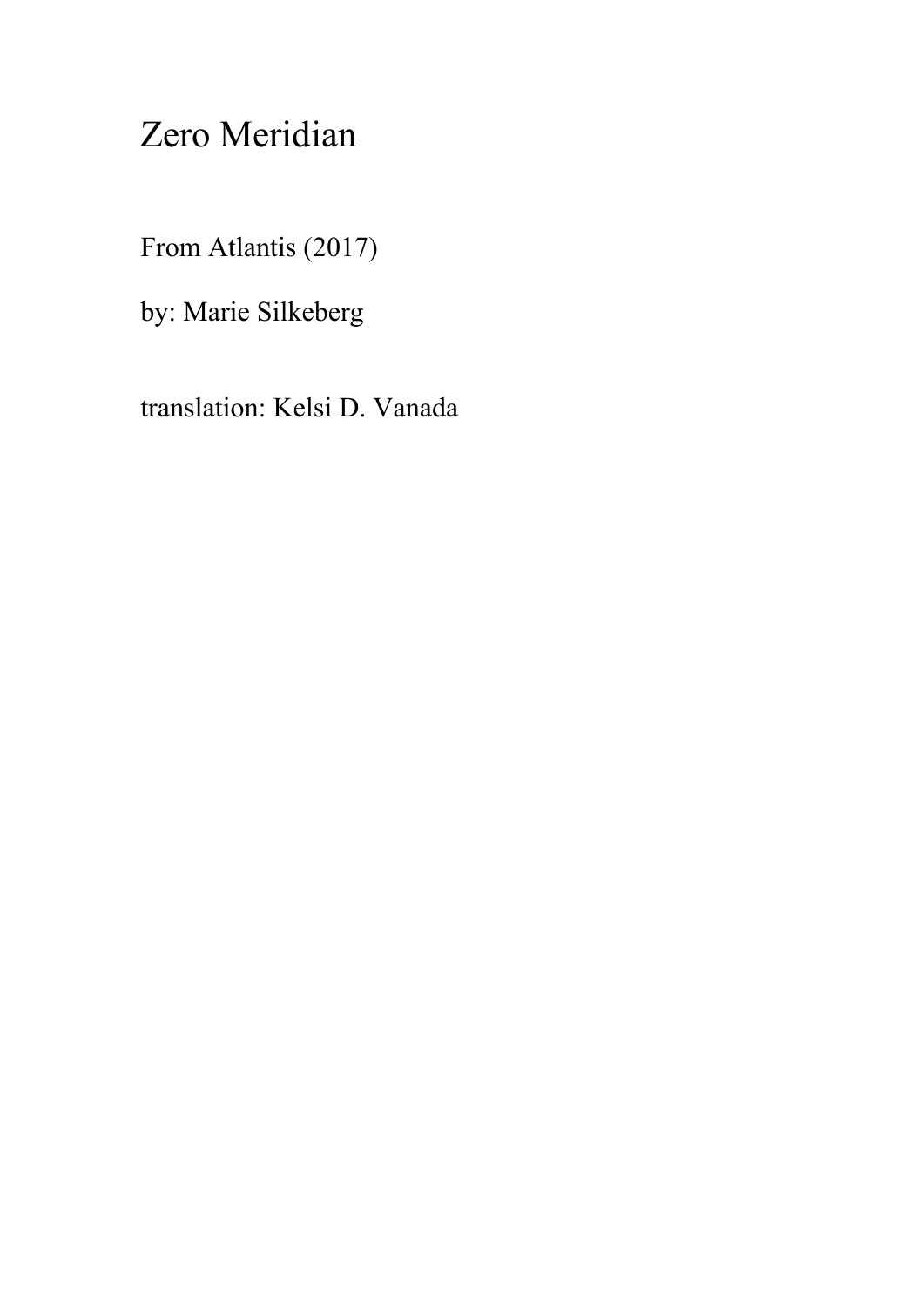blood—your life depends upon lying close

Your flesh and spirit are still alive, buried inside the coffin of your skin.

I stepped onto Changan Avenue, and saw the long wall of green soldiers again. Everything was green: the soldiers, the tanks behind them, the buildings on either side. The sky was green, and the sun was greener still…My skeleton was shaken by a bolt of pain. I'd been struck too…Hot, sticky blood poured down my face. My hand reached out to touch my head, but couldn't find it…

Early morning. The sun hasn't even risen. Its rays are visible over the western mountains.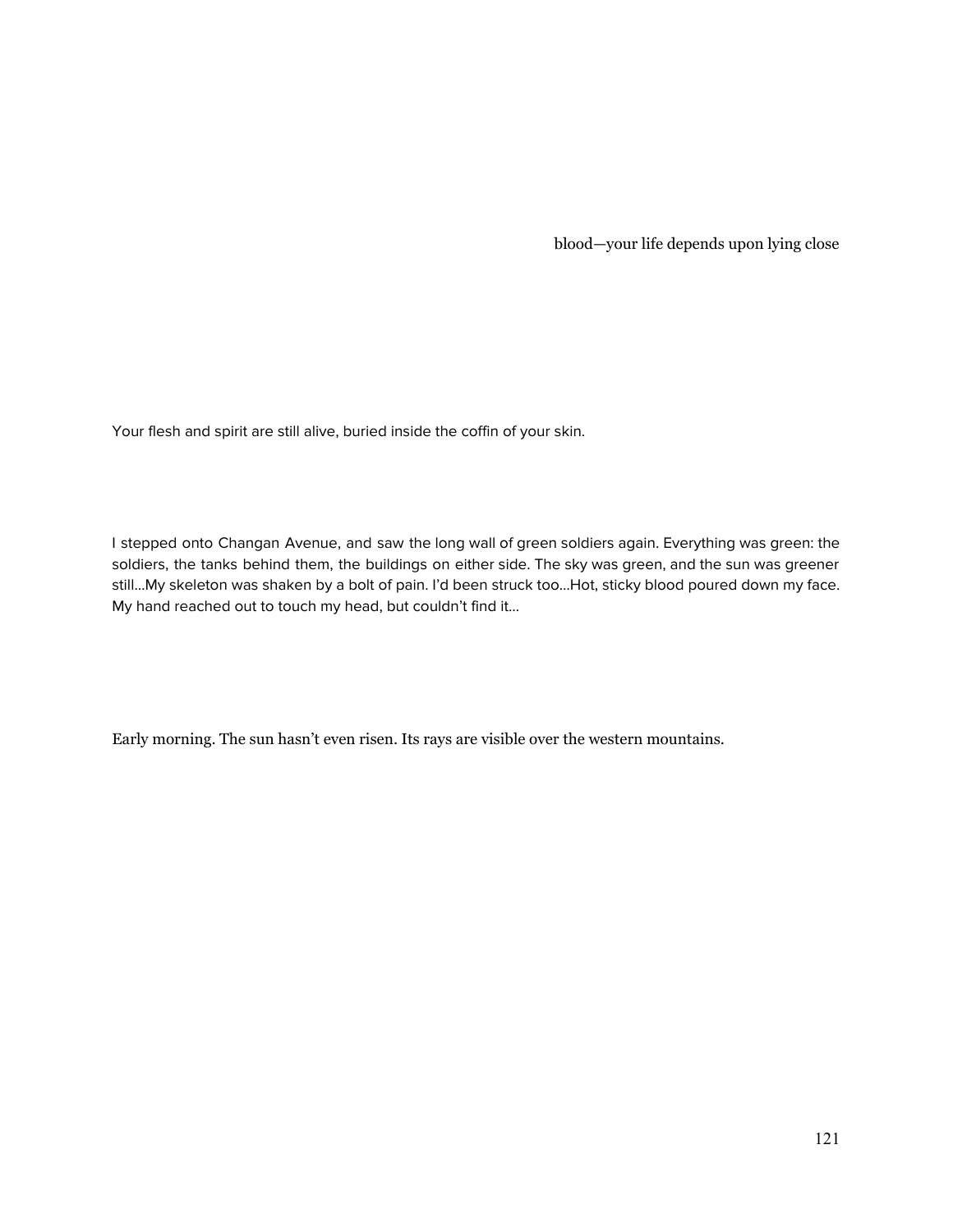"We are now," he continued, in that particularizing manner which distinguished him—"we are now close upon the Norwegian coast—in the sixty-eighth degree of latitude—in the great province of Nordland—and in the dreary district of Lofoden. The mountain upon whose top we sit is Helseggen, the Cloudy."

You feel the morning chill.

Still no word from M.

On the evening of the  $14<sup>th</sup>$  he went weak. Sick. To the prison on Rhodes.

After an eight-hour bus ride from Istanbul to Izmir.

And then further south. A boat took him to Rhodes. The island of the butterfly valley.

Summer twilight. Time: a dim point in the first decade of this unpopular century. Place: latitude 59˚ north from your equator, 100˚ east from my writing hand.

You remember the butterflies as a huge fluttering sensation of colors.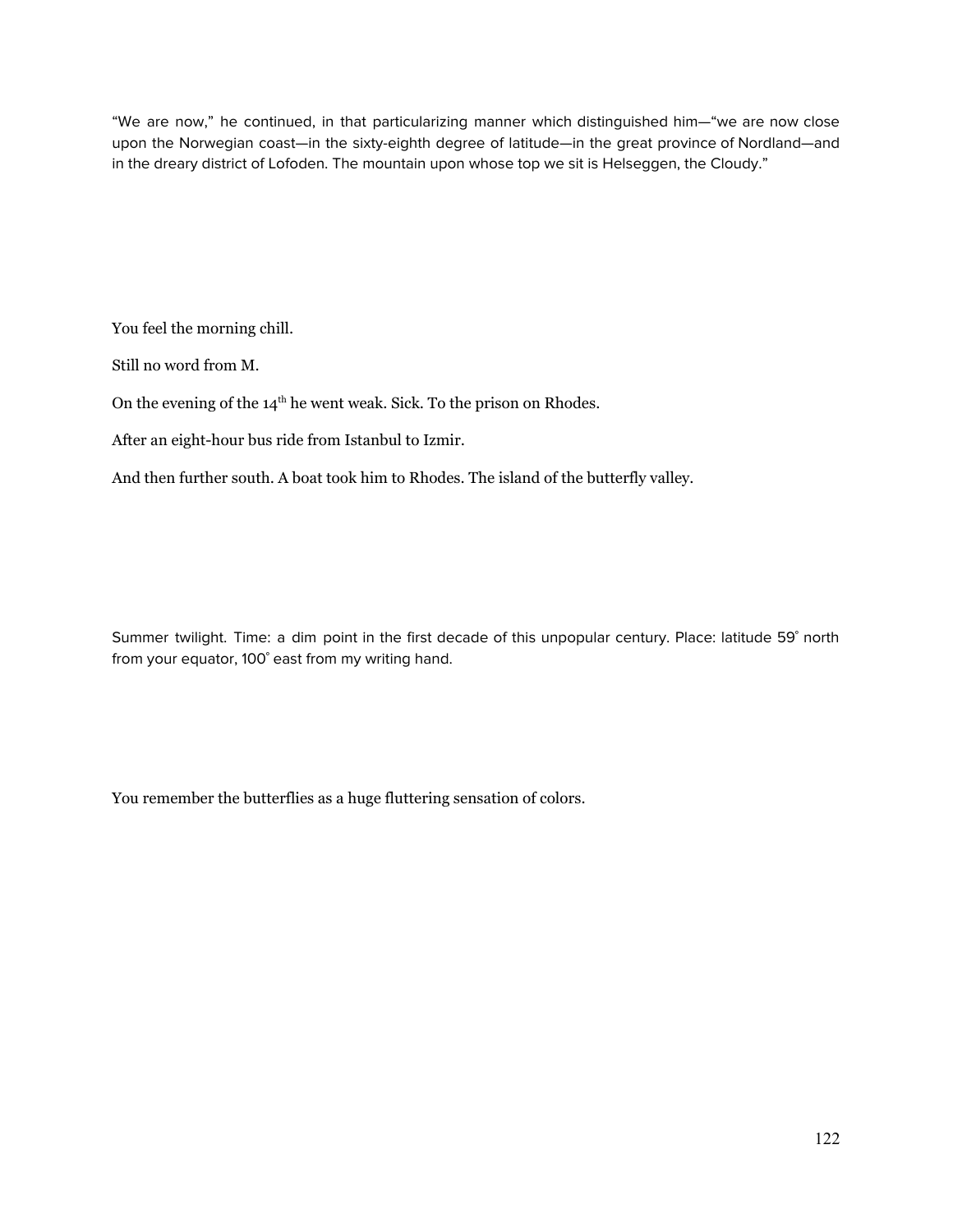As the old man spoke, I became aware of a loud and gradually increasing sound, like the moaning of a vast herd of buffaloes upon an American prairie; and at the same moment I perceived that what seamen term the *chopping* character of the ocean beneath us, was rapidly changing into a current which set to the eastward.

And then many years later. The boat you rode in while he slept on your knee.

You sat in the stern. Listened to the motors.

Didn't understand it was a second seeing until you reached the middle of the valley.

Even while I gazed, this current acquired a monstrous velocity. Each moment added to its speed—to its headlong impetuosity. In five minutes the whole sea, as far as Vurrgh, was lashed into ungovernable fury; but it was between Moskoe and the coast that the main uproar held its sway. Here the vast bed of the waters, seamed and scarred into a thousand conflicting channels, burst suddenly into phrensied convulsion—heaving, boiling, hissing—gyrating in gigantic and innumerable vortices, and all whirling and plunging on to the eastward with a rapidity which water never elsewhere assumes except in precipitous descents.

*sick*

everything hanging still in the

air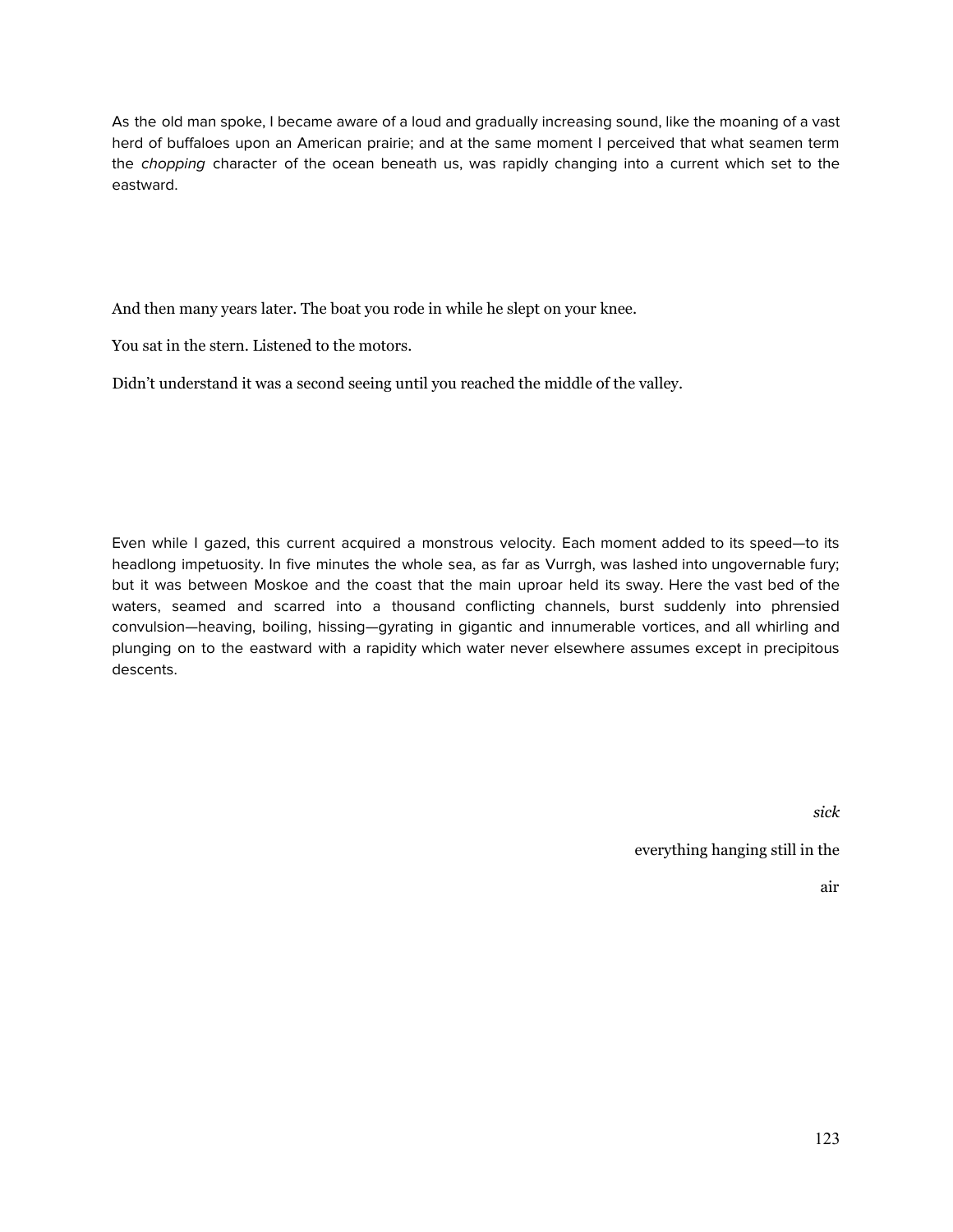The feeling of the singing of the real world.

If only I could catch the feeling of the singing of the real world.

The sun's edge now fully lost. But darkness hasn't fallen yet.

Here lies the real, hard-core difference between latitude and longitude—beyond the superficial difference in line direction that any child can see: The zero-degree parallel of latitude is fixed by the laws of nature, while the zero-degree meridian of longitude shifts like the sands of time.

No sms to say he's heard from M. He said three days you say on the phone.

Don't start worrying until tomorrow.

Oh no…our world is only a bad mood of God, a bad day of his.

Then there is hope outside this manifestation of the world that we know?

Oh plenty of hope, an infinite amount of hope—but not for us.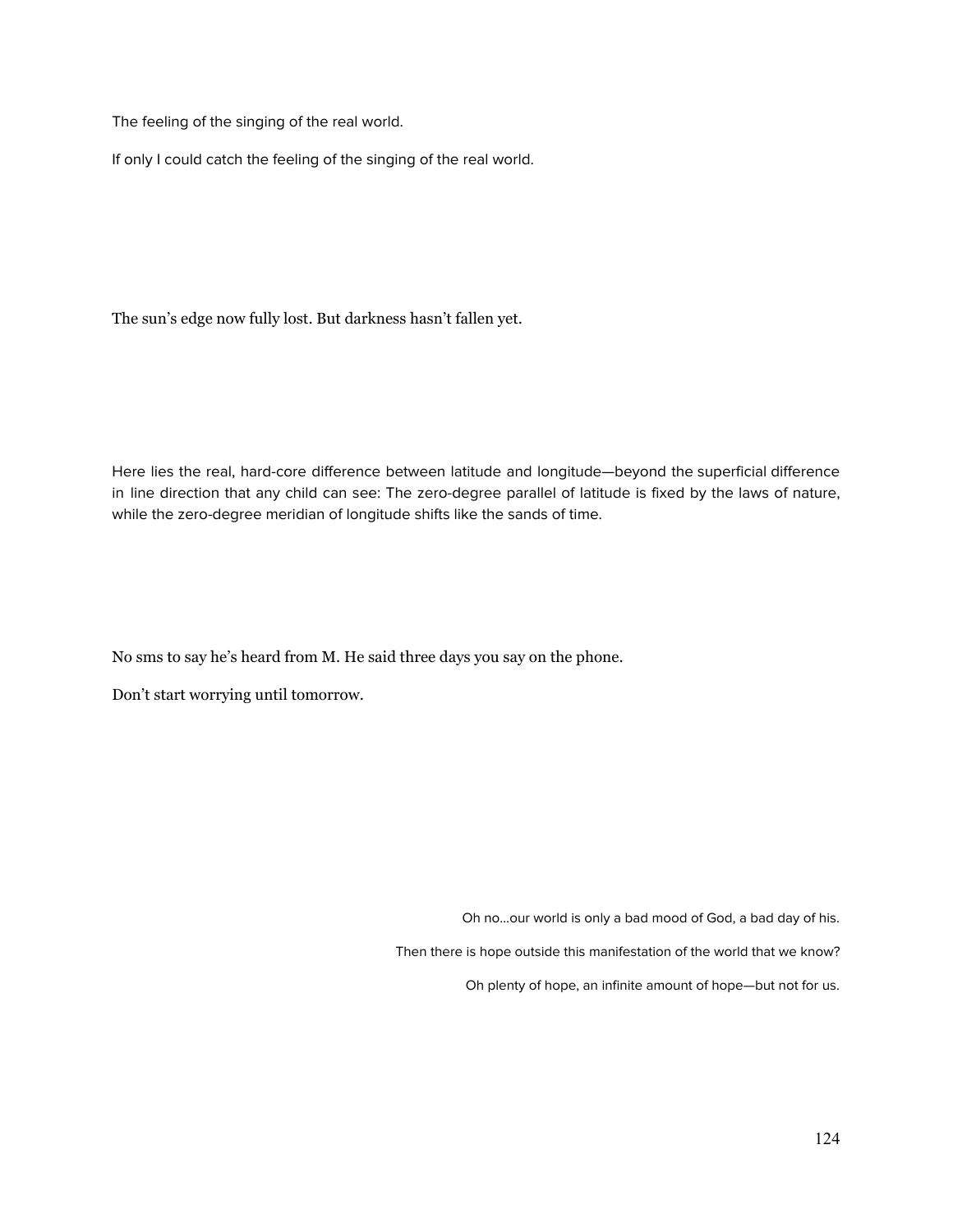Dense fog over the mountains.

March 4. To-day, with the view of widening our sail, the breeze from the northward dying away perceptibly, I took from my coat-pocket a white handkerchief. Nu-Nu was seated at my elbow, and the linen accidentally flaring in his face, he became violently affected with convulsions. These were succeeded by drowsiness and stupor, and low murmurings of "Tekeli-li! Tekeli-li!"

No moon this evening. No stars.

On Saturday September 28, 1889, representatives from eighteen countries gathered in Sevres, outside Paris. They were there to bring the world under the measure of a single meter known as M, and a single kilogram represented as K, to give their blessing to a particular ruler and weight...

The stone fortress. A feverish thought.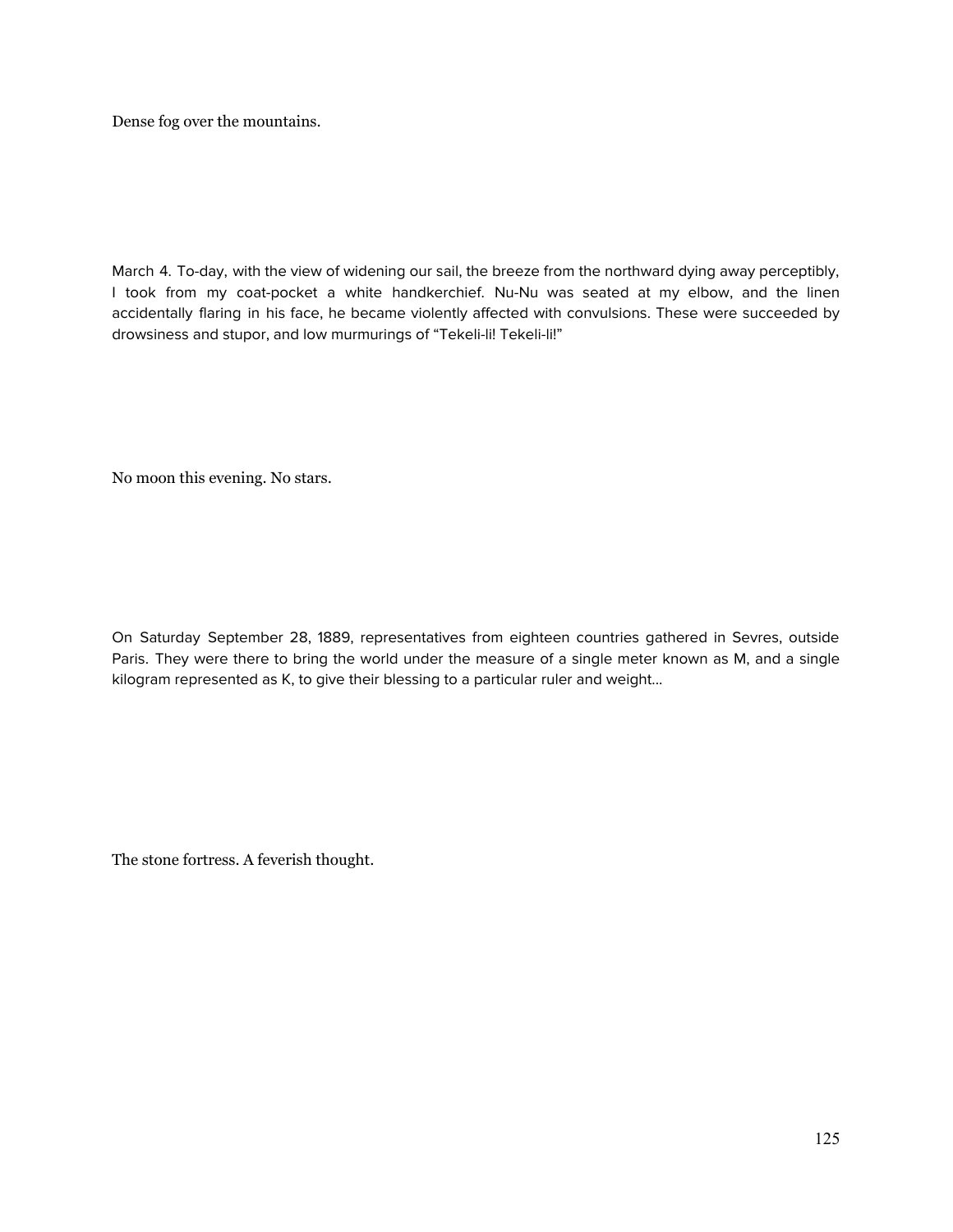At 1:30 p.m. that afternoon, the officials loaded the "chosen ones," M and K, into a triple-locked vault. At that moment, M and K, two of the most precisely forged and measured objects in history, the most individually specified human-made things, became, in burial, the most universal. What had been measured now defined the meter. M as one meter, no more, no less. From it, every other length in the world took its measure.

A sudden fatigue hits you again.

Documentary. A slice of your orange.

As if the body cannot wake up to the body's time.

Most of all, they wanted to standardize time. From a master clock in the control room of the Paris observatory itself, situated on Rue du Télégraphe, pipes carried pulses of air—that is, pulses of time—under the streets to reset clocks throughout the city…

Twilight. Only a narrow streak of sun left.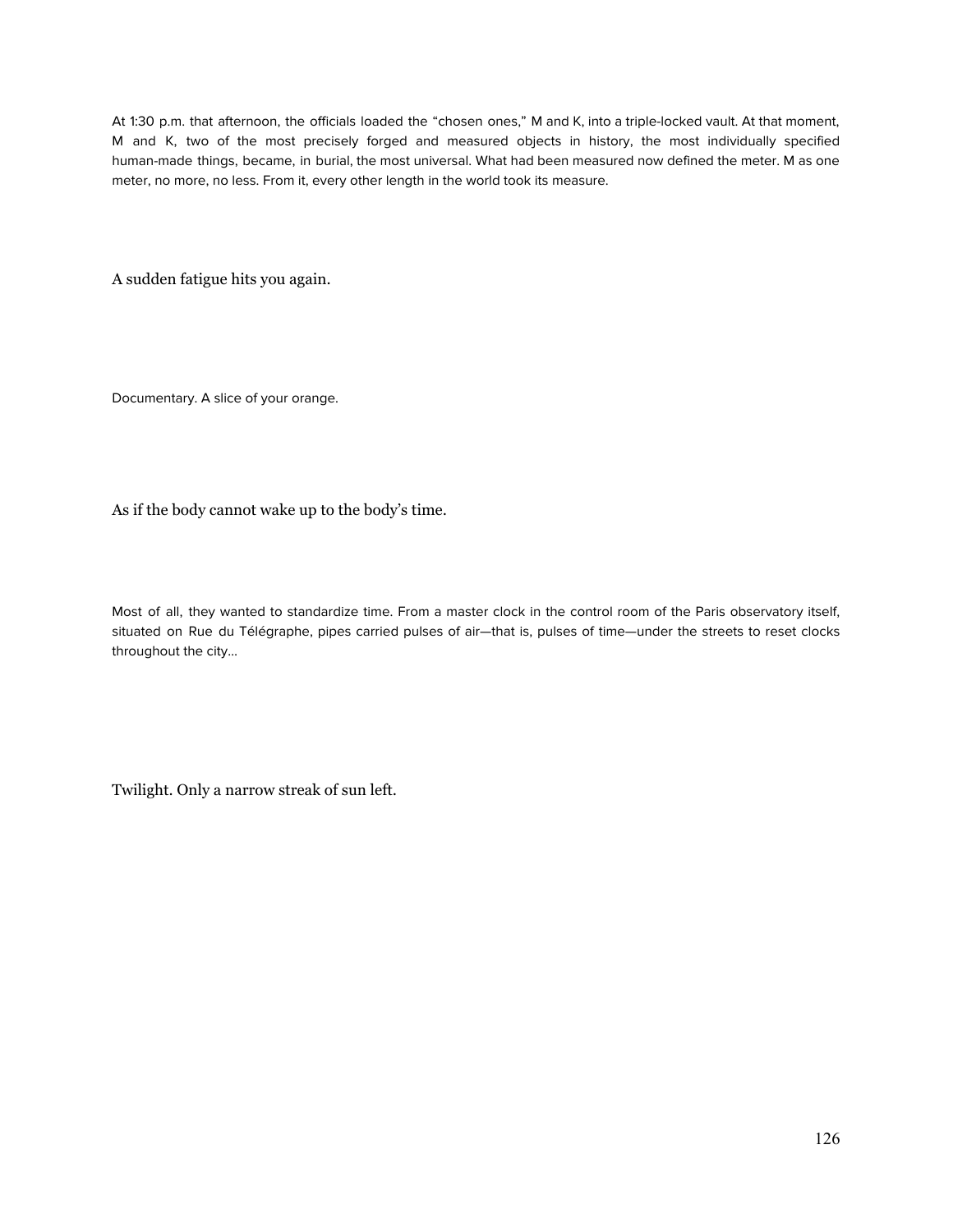…the British system of undersea cables to link clocks around the nation's vast empire. When a cable reached the shores of Recife in Brazil, Emperor Pedro II came down to the beach to witness the arrival of European time. Time synchronized to the globe's zero point, the Royal Observatory in Greenwich.

The crickets start up.

But the never-ending expansion of the time-unification zone continued. Cables snaked under the sea down the West Coast of Africa, landing at the colonial capitals, like Dakar. It crossed the seas and headed up into the Andes, wound down into Haiphong Harbor...Everywhere that telegraph lines could reach, the time signals did, too. Time, weight and length began to cover the globe: a planetary machine that would bring the world under one ticking clock.

You wake to the message that M is now on a boat.

Released from the Rhodes prison. Arriving soon at Piraeus—the port of Athens.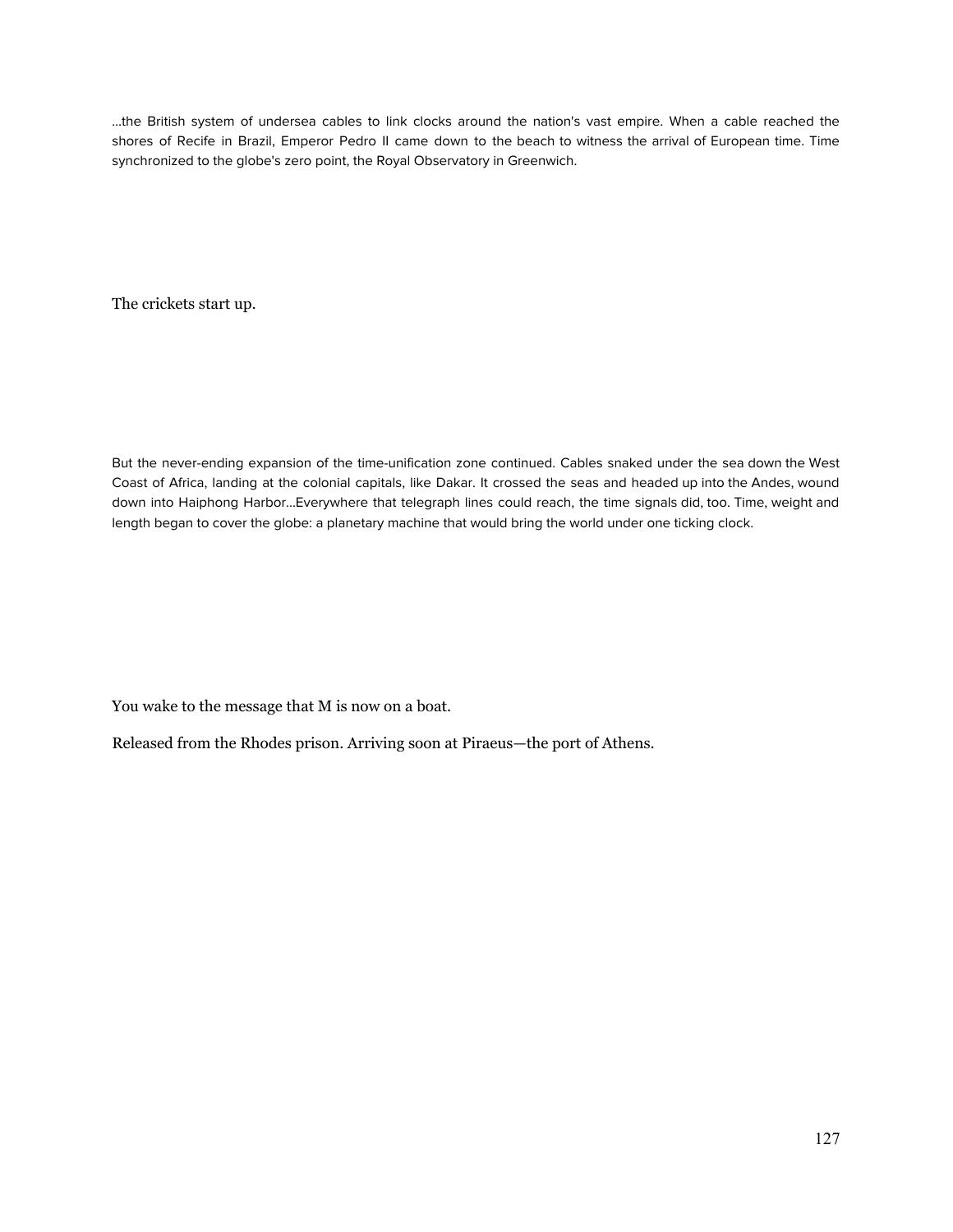Never shall I forget the sensations of awe, horror, and admiration with which I gazed about me. The boat appeared to be hanging, as if by magic, midway down, upon the interior surface of a funnel vast in circumference, prodigious in depth, and whose perfectly smooth sides might have been mistaken for ebony, but for the bewildering rapidity with which they spun around, and for the gleaming and ghastly radiance they shot forth, as the rays of the full moon, from that circular rift amid the clouds which I have already described, streamed in a flood of golden glory along the black walls, and far away down into the inmost recesses of the abyss.

You hear the rooster.

March 22. The darkness had materially increased, relieved only by the glare of the water thrown back from the white curtain before us. Many gigantic and pallidly white birds flew continuously now from beyond the veil, and their scream was the eternal Tekeli-li! as they retreated from our vision.

Three motorcycles drive by.

Hereupon Nu-Nu stirred in the bottom of the boat; but, upon touching him, we found his spirit departed. And now we rushed into the embraces of the cataract, where a chasm threw itself open to receive us.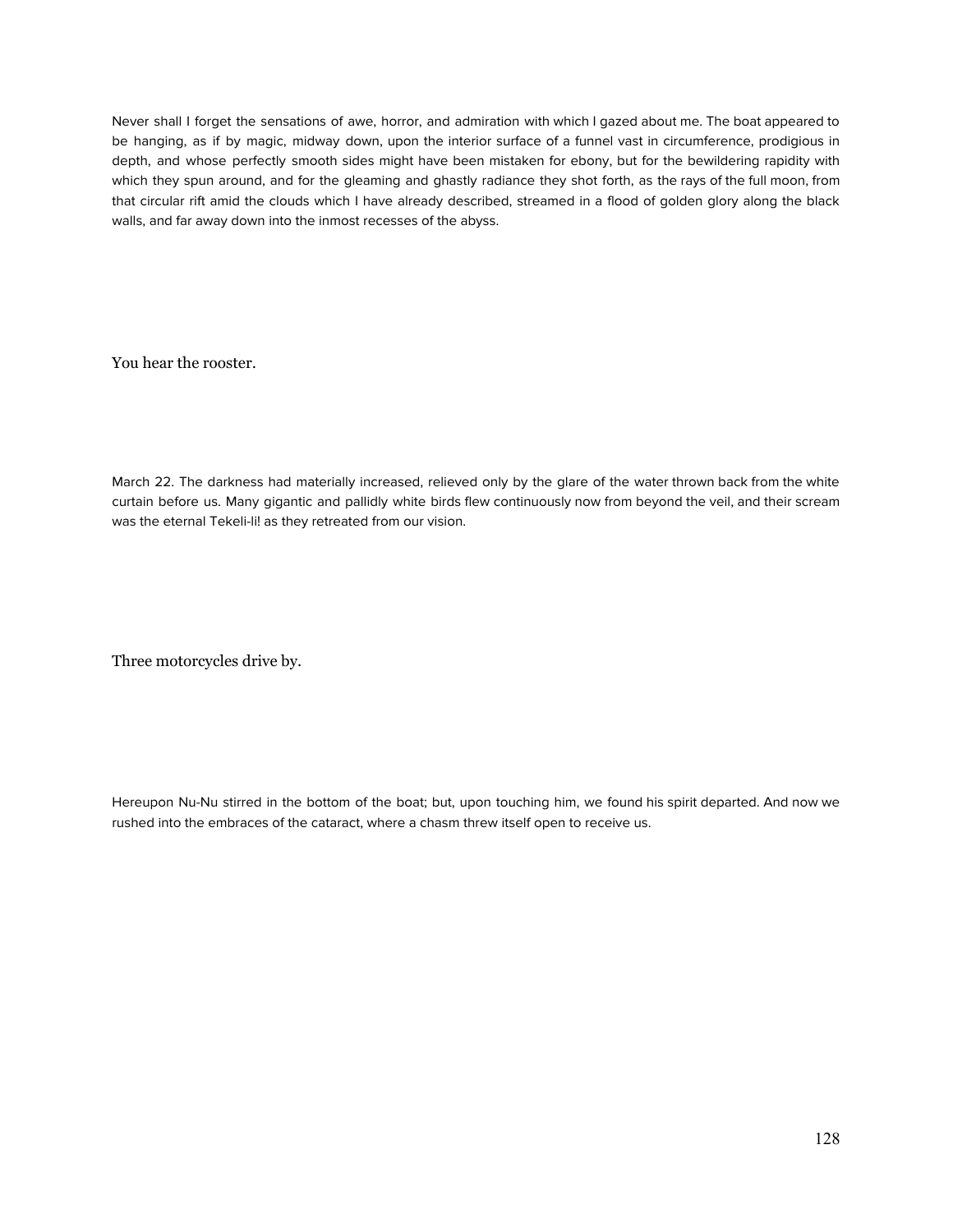In the evening an uncertain dread crawled over you.

But there arose in our pathway a shrouded human figure, very far larger in its proportions than any dweller among men. And the hue of the skin of the figure was of the perfect whiteness of the snow.

That he would get stuck in a camp.

Forced to have his fingerprints taken.

These images of impenetrable whiteness need contextualizing to explain their extraordinary power, pattern and consistency. Because they appear almost in conjunction with representations of black or Africanist people who are dead, impotent, or under complete control, these images of blinding whiteness seem to function as both antidote for and meditation on the shadow that is companion to this whiteness–a dark and abiding presence that moves the hearts and texts of American literature with fear and longing.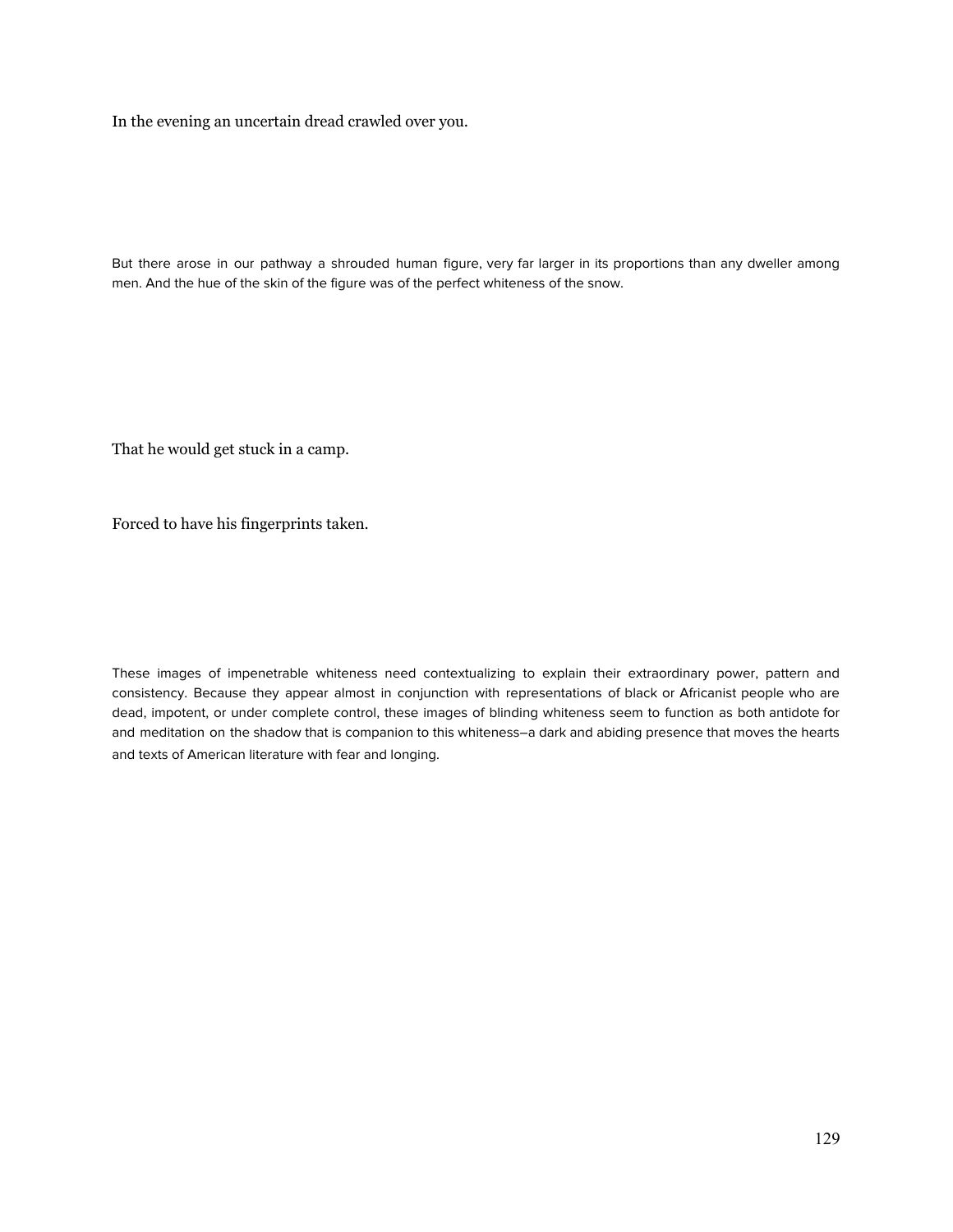The clock's heart he says.

The sun's.

Anyone in the northern hemisphere could pick out their latitude—how many degrees south of the North Pole they were just by observing the North Star. But longitude—how far east or west one was from a reference point (like London or Paris) was much harder. Since the earth rotates, in order to establish how far east or west you were, you needed to simultaneously compare the stars above you with the stars above your reference point.

That's why hope must lie outside of "ourselves"

we must recover a connection

to the material world

even to ourselves

You drove through the darkness on the mountain roads.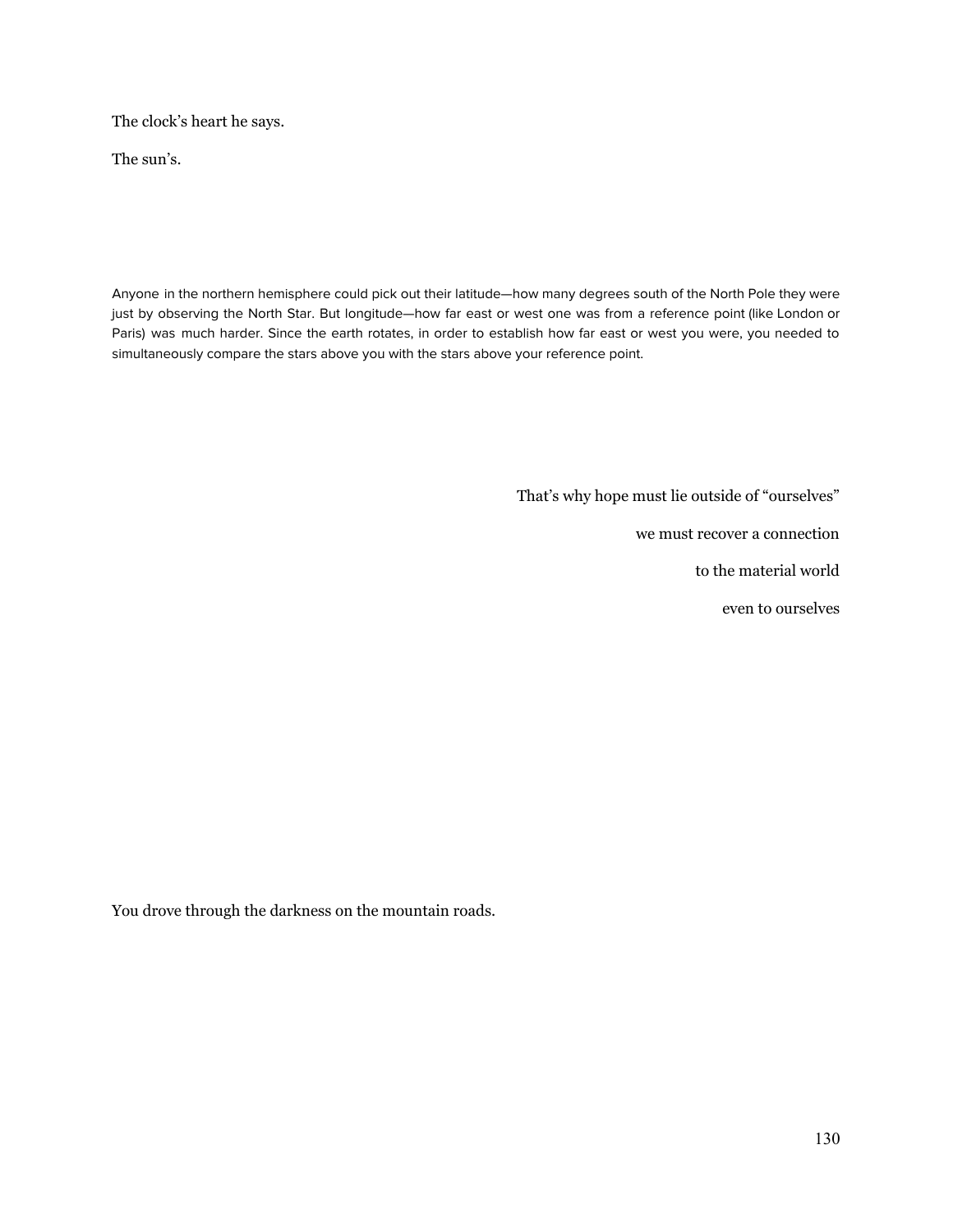After a little while I became possessed with the keenest curiosity about the whirl itself. I positively felt a wish to explore its depths.

Volcanic ash he says. The black stone. The streaks.

M's eyes. Tired. Red-rimmed. Wide-open. In the photo he shows you.

How in societies as a presentiment of great convulsive events a formless vacuum can arise, moldable into anything—now will come a time of total lack of coherence, no words answer any longer to their previous connotations, time has opened like an abyss, everything slides, everything is a dark and disorderly flowing stream whose speed only increases, but without destination; rubble and splinters whirl over the darkness. What the maelstrom of the darkness actually contains, no one can tell.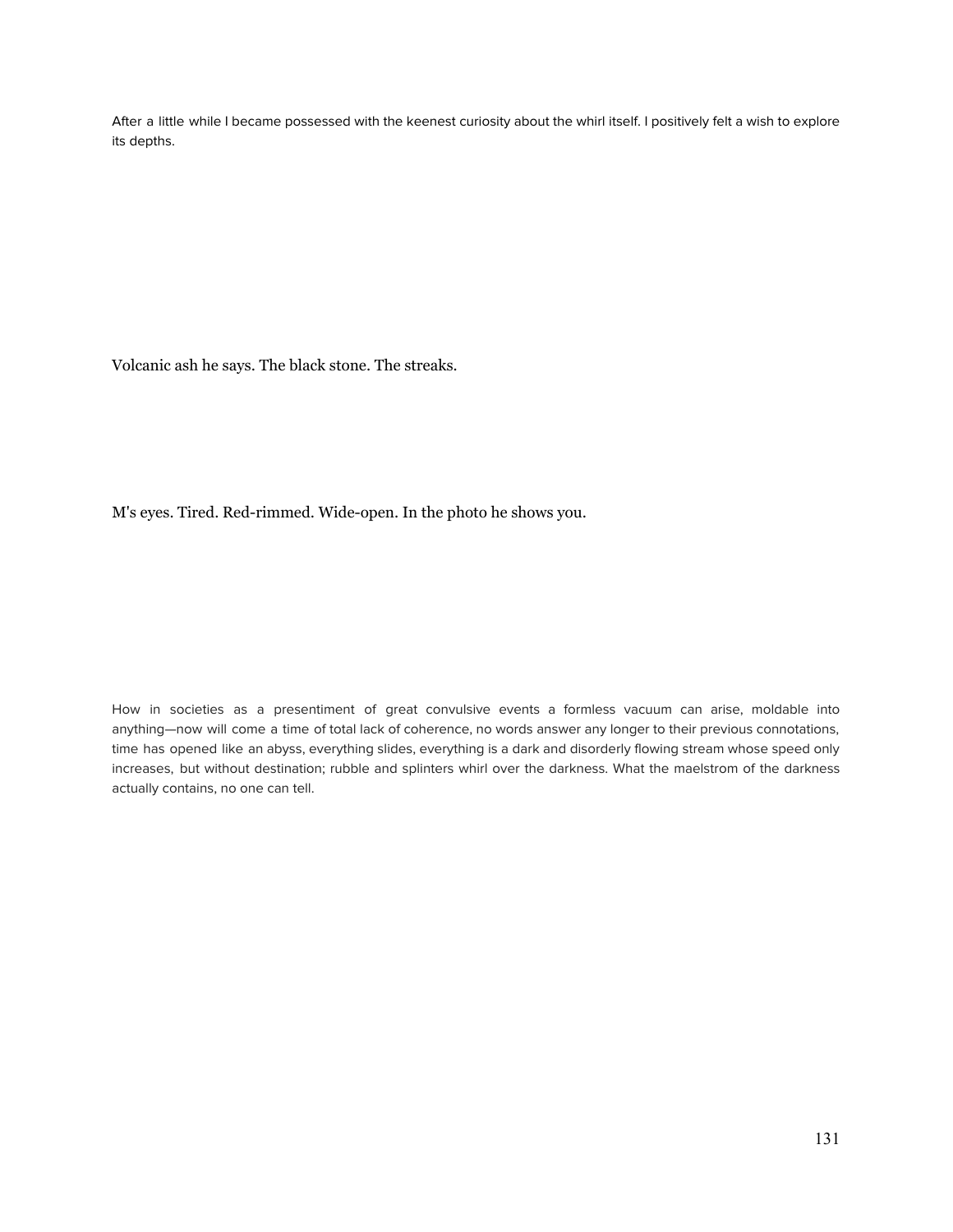Old.

Old some two thousand years or more.

The oldest living things.

You've never been here before?

No.

What do you think?

… people who were born and have died when the trees went on living.

Their true name is **Always green. Ever living.** 

I don't like them.

Why?

Somewhere here I was born. And there I died. It was only a moment for you. You. You took no notice.

Madeleine…

Madeleine. Where are you now?

Here with you.

Where?

Tall trees.

Have you been here before?

Yes.

When? When were you born?

Long ago.

Where? When?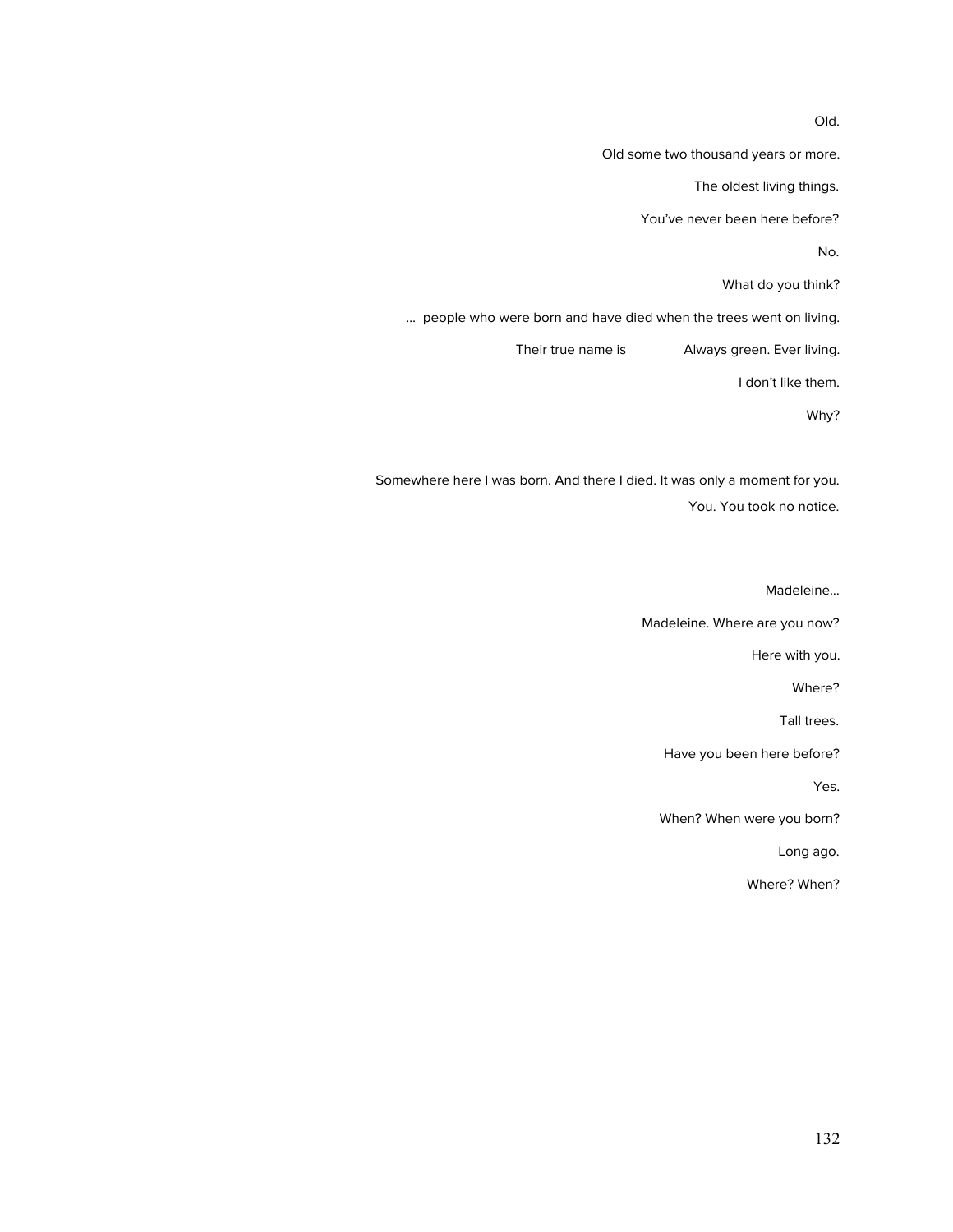Tell me, Madeleine. Tell me.

No.

Why did you jump.

I didn't jump, I fell.

Why did you jump.

I can't tell you.

Who told you to jump. What? What?

Don't ask me. Please don't ask me. Take me away from here.

Every dimension presupposes a medium within which it can act, and if, in the spiral unwinding of things, space warps into something akin to time, and time, in its turn, warps into something akin to thought, then, surely, another dimension follows—a special Space maybe, not the old one, we trust, unless spirals become vicious circles again.

He is the event that alters place he says.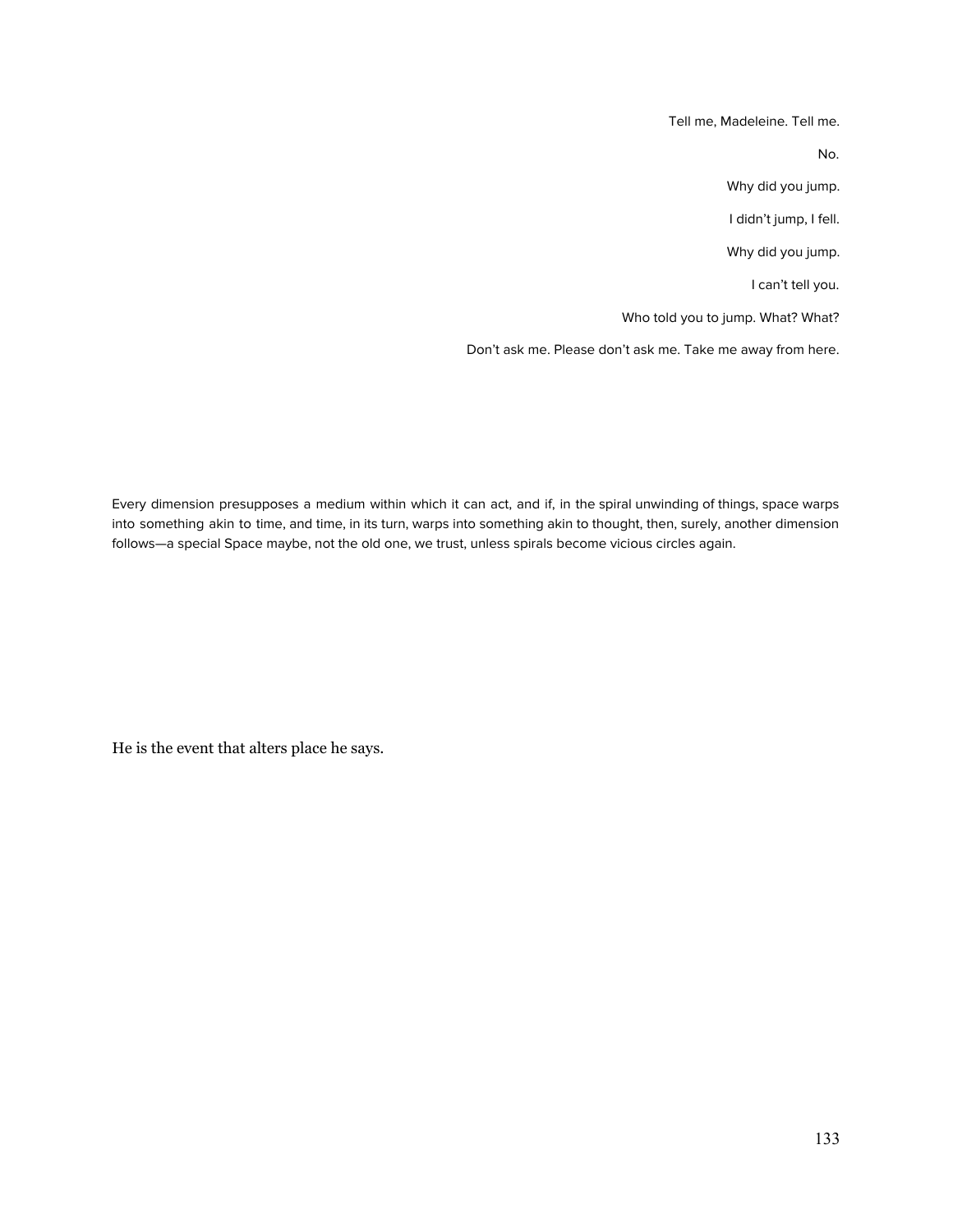As the world turns, any line drawn from pole to pole may serve as well as any other for a starting line of reference. The placement of the prime meridian is a purely political decision.

The streak of sun widens.

Lights up the dim pine trees.

The almond trees.

The whole mountainside.

The measurement of longitude meridians, in comparison, is tempered by time. To learn one's longitude at sea, one needs to know what time it is aboard ship and also the time at the home port or another place of known longitude—at that very same moment. The two clock times enable the navigator to convert the hour difference into a geographical separation.

The sun draws shadows over the red earth.

The dried brown grass.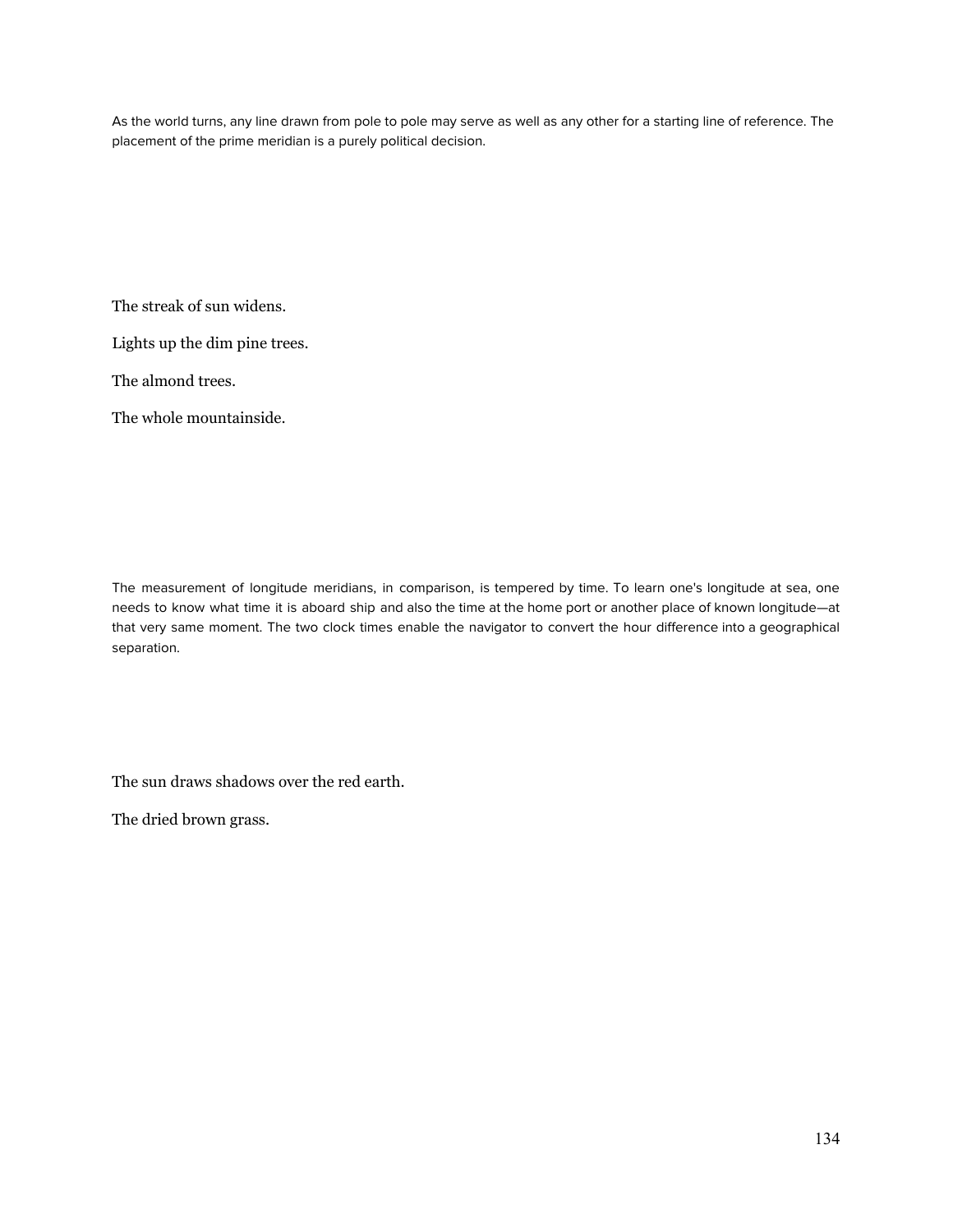The active quest for a solution to the problem of longitude persisted over four centuries and across the whole continent of Europe. Renowned astronomers approached the longitude challenge by appealing to the clockwork universe. Palatial observatories were founded at Paris, London, and Berlin for the express purpose of determining longitude by the heavens.

Four months of flight.

English clockmaker John Harrison, a mechanical genius who pioneered the science of portable precision timekeeping, devoted his life to this quest. He accomplished what Newton had feared was impossible: He invented a clock that would carry the true time from the home port, like an eternal flame, to any remote corner of the world.

Hot. Heavy air. As if the whole valley awaited the thunder.

"Yes," he continued, with a contemptuous smile, "the blowing up of the first meridian is bound to raise a howl of execration."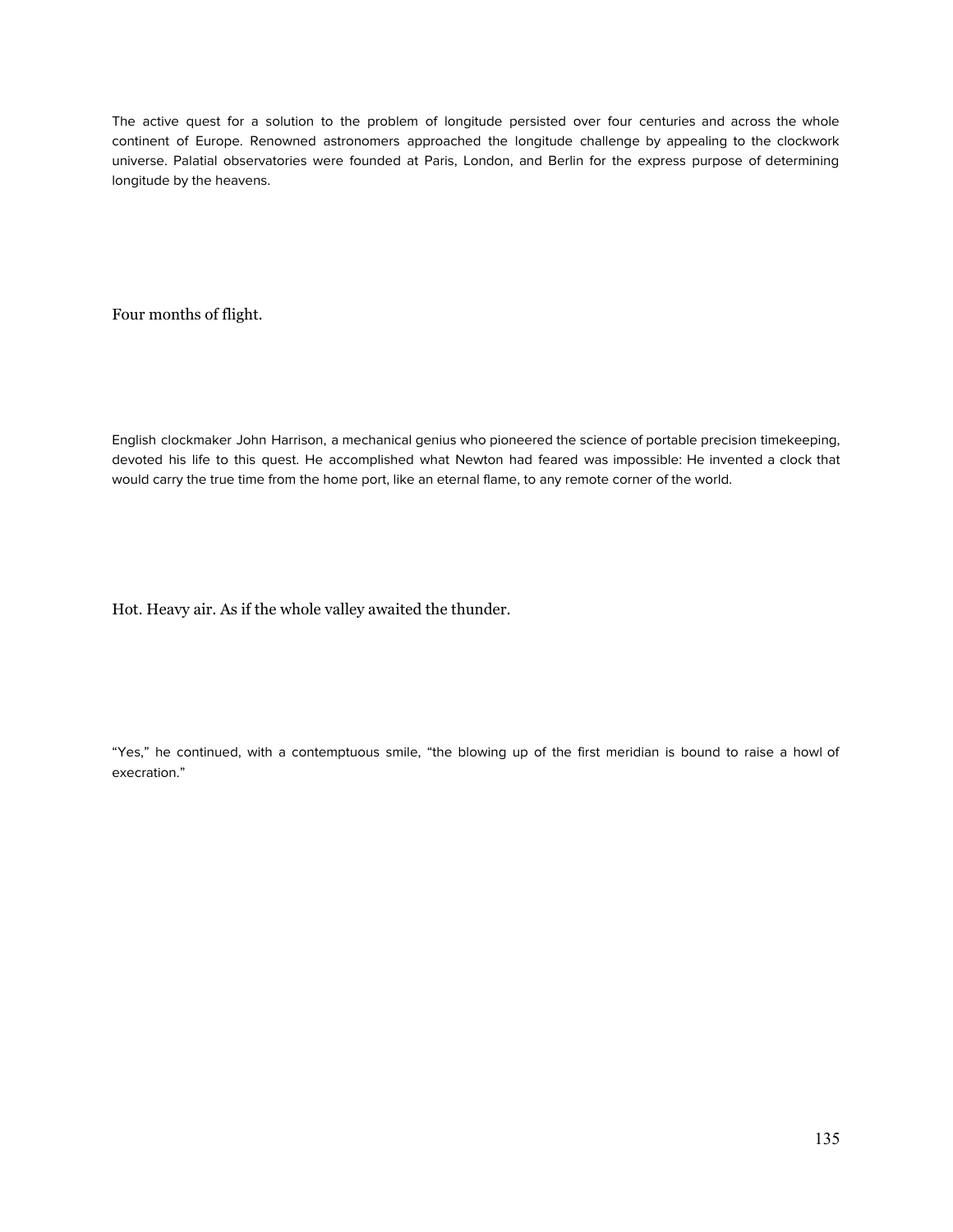You drive through the mountain landscape. The high mountainsides.

Into a quarry.

See a baby owl sitting on the fence.

He thus disclosed the innocent Stevie, seated very good and quiet at a deal table, drawing circles, circles; innumerable circles, concentric, eccentric; a coruscating whirl of circles that by their tangled multitude of repeated curves, uniformity of form and confusion of intersecting lines suggested a rendering of cosmic chaos, the symbolism of a mad art attempting the inconceivable.

It flies away as you approach.

The carved-out yellow mountainside shines in the twilight.

One fell to musing before the phenomenon—even of the past; of South America, a continent of crude sunshine and brutal revolutions, of the sea, the vast expanse of salt waters, the mirror of heaven's frowns and smiles, the reflector of the world's light.

You hear the wind.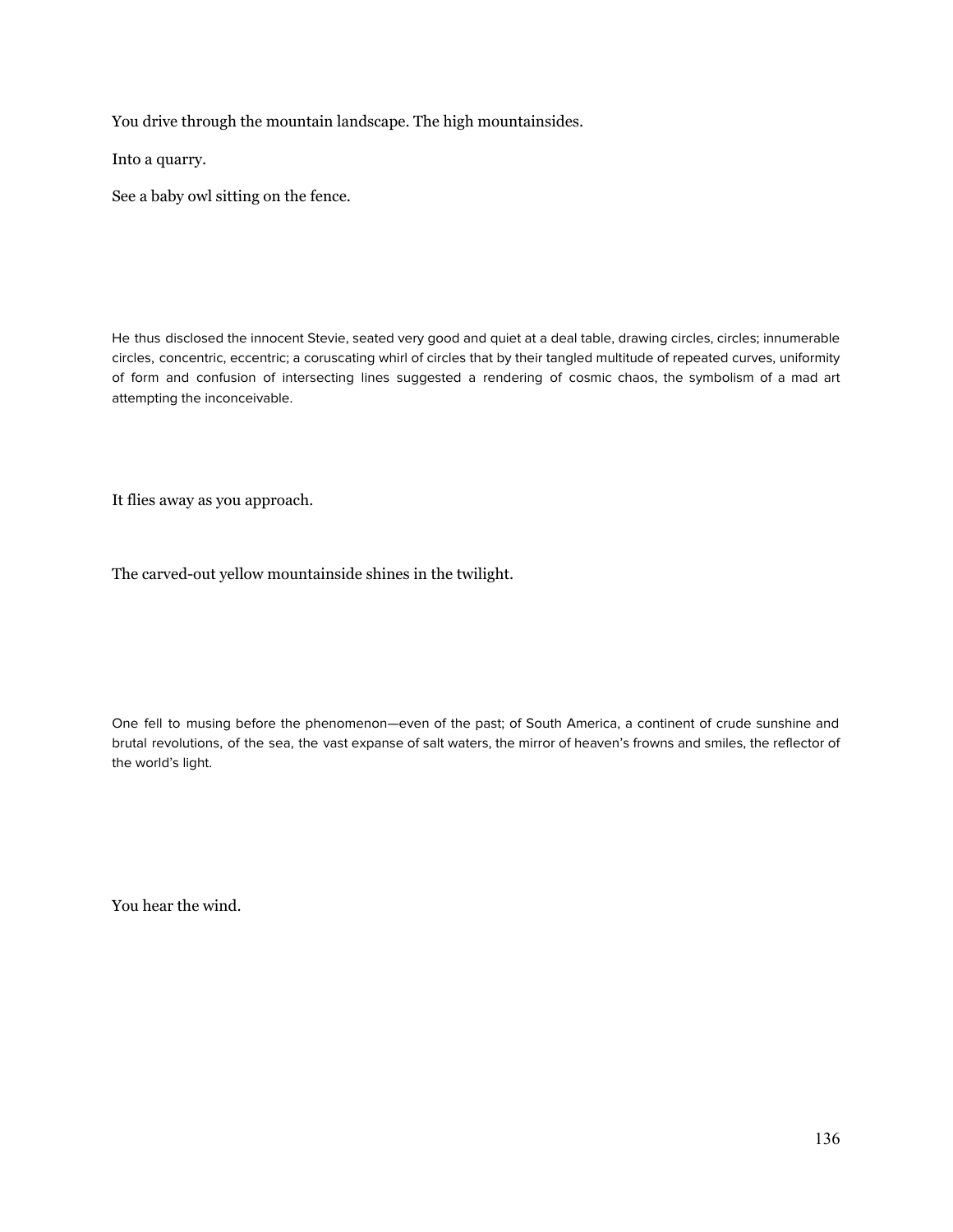Then the vision of an enormous town presented itself, of a monstrous town more populous than some continents and in its man-made might as if indifferent to heaven's frowns and smiles; a cruel devourer of the world's light. There was room enough there to place any story, depth enough there for any passion, variety enough there for any setting, darkness enough to bury five million lives.

You see it move the trees.

On the 15<sup>th</sup> of February, 1894, Martial Bourdin, a French anarchist, tries to blow up the Observatory in Greenwich Park in London. The bomb goes off too soon, and he dies of his wounds in the park thirty minutes later.

You didn't know where tears were to be found. Where in the night. Where in morning.

She was in the dark as to the inwardness of the word "Shame."

And she said placidly: "Come along Stevie. You can't help that."

It was as though he had been trying to fit all the words he could remember to his sentiments in order to get some sort of corresponding idea. And, as a matter of fact,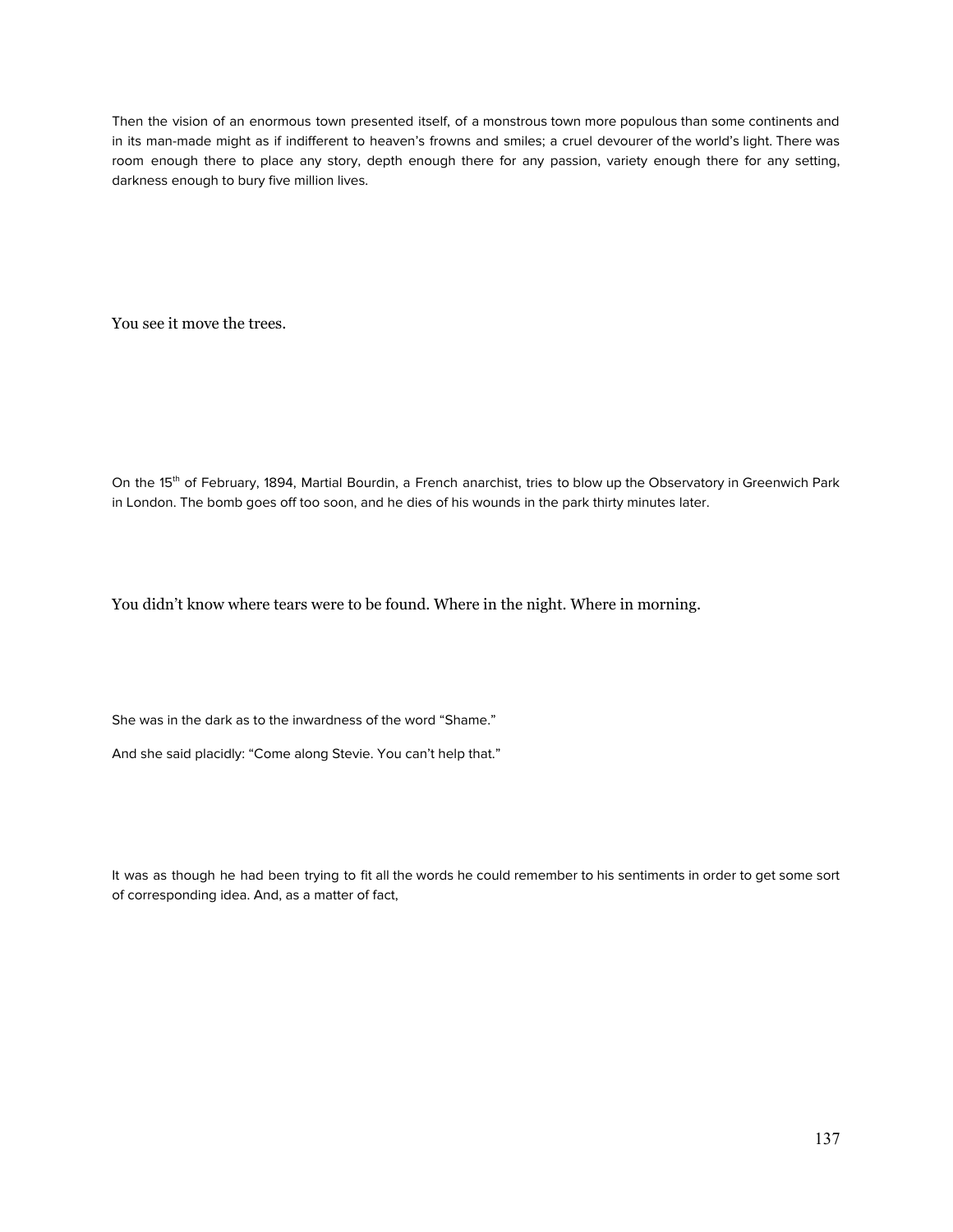he got it at last. He hung back to utter it at once:

"Bad world for poor people."

"Beastly," he added concisely.

No he says that M replied.

Who Killed Cock Robin?

Who caught him with a shot and put him on the spot?

Who Killed Cock Robin? And vanished like a phantom in the night?

WHO?

Who killed Cock Robin?

I, said the Sparrow,

with my bow and arrow,

I killed Cock Robin.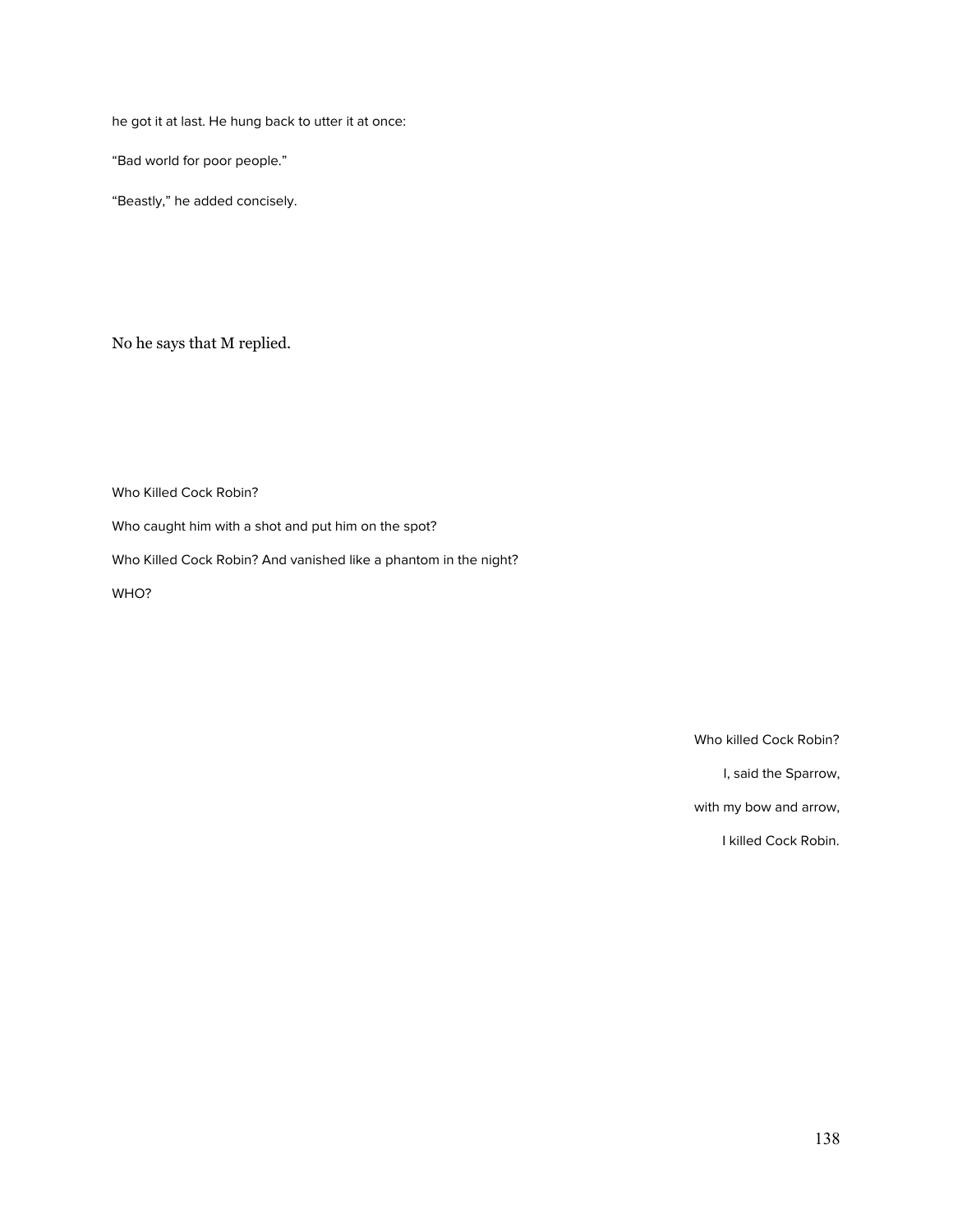Who saw him die? I, said the Fly, with my little eye, I saw him die. Who caught his blood? I, said the Fish, with my little dish, I caught his blood. Who'll make the shroud? I, said the Beetle, with my thread and needle, I'll make the shroud.

The difference between the images of the battle which he had in his head and what he now saw before him as evidence that the battle had in fact taken place occasioned in him a sense of confusion such as he had never previously experienced. A sort of vertigo.

You lay down on the asphalt beside him on the mountain road.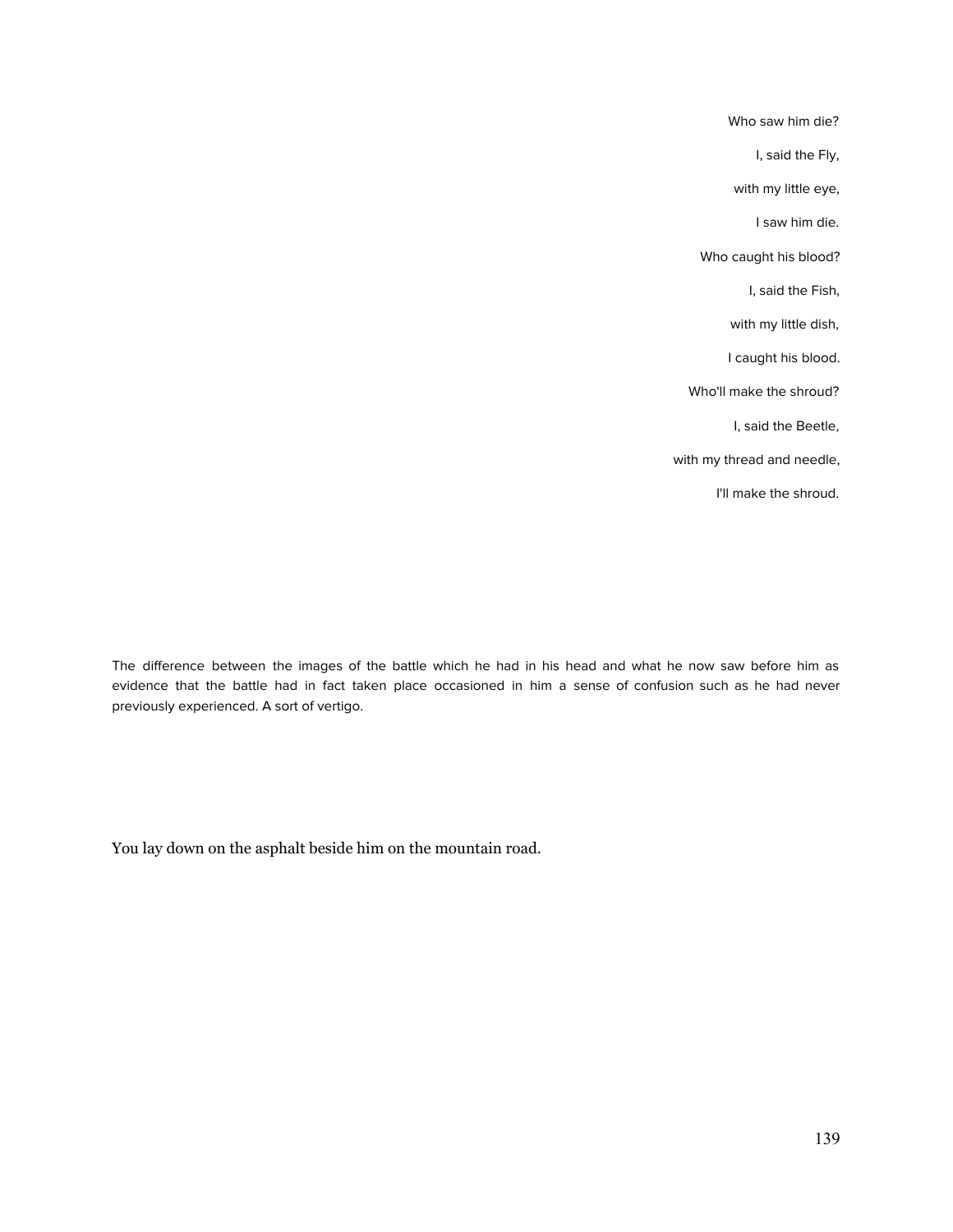Wait for him to catch his breath.

In the distance, we heard the Goddess of Democracy crash to the ground. Everyone yelled, "Down with Fascism!" Red signal flares shot into the sky, and suddenly the troops lined up directly opposite us. A dozen soldiers lay down on their stomachs, pointed machine guns at us and placed their fingers on the triggers.

"The people will be victorious!" my mother yells. "Down with Fascism!"

The taps didn't quite close any more. But she listened as if trying to trap what? The point between stillness and motion? The birth of gravity? Degrees of tension and attention? Then she pushed her hair back with the fluttering motion of her arm and turned again slowly, round and round counter-clockwise, like water swirling, turns and more turns.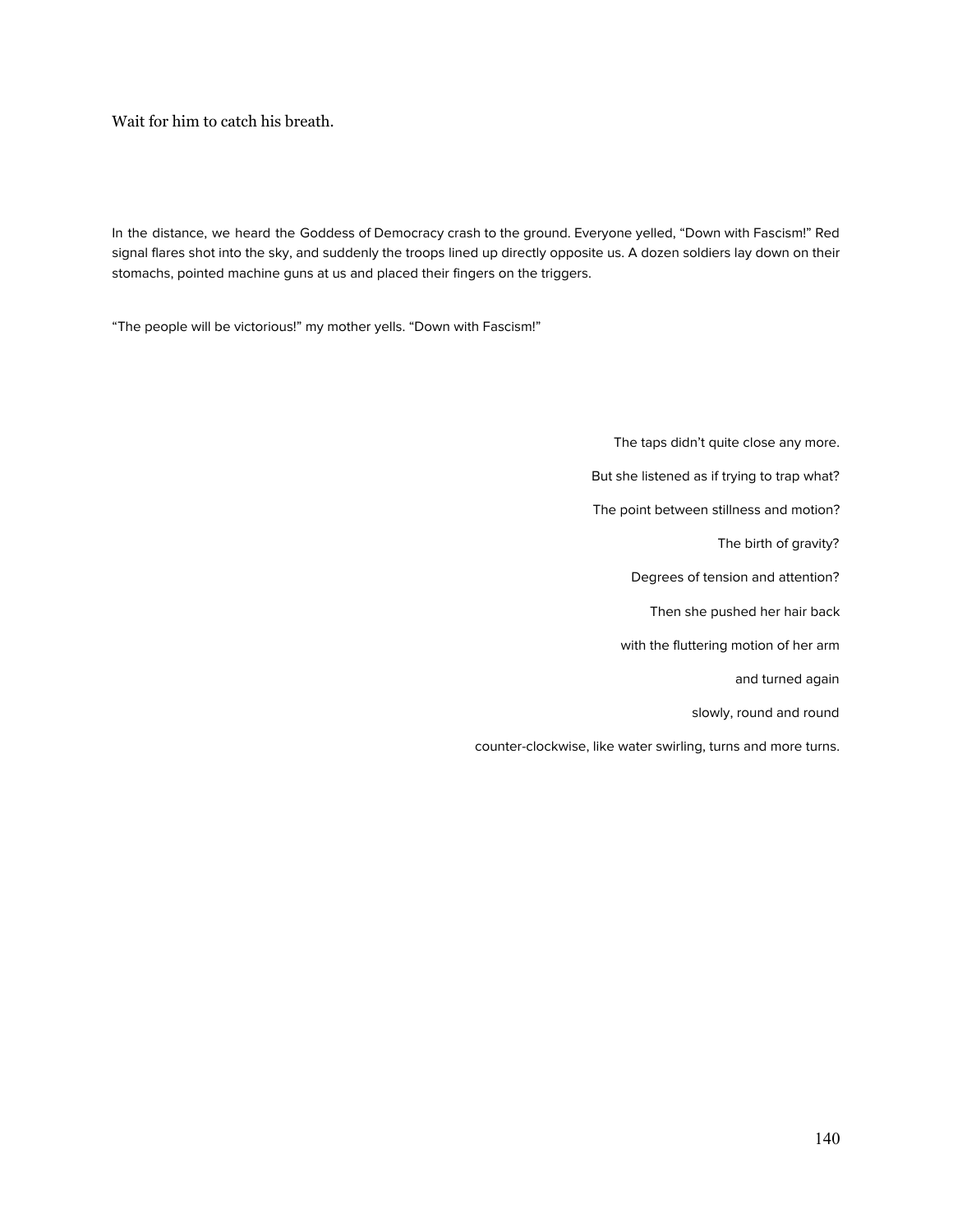I see scenes of a bygone war: the assault on the pass—Vall'Inferno—the 26<sup>th</sup> of May, 1915. Bursts of gunfire in the mountains and a forest shot to shreds. Rain hatches the window-panes. The train changes track at points. The pallid glow of arc-lamps suffuses the compartment. We stop at the Brenner. No one gets out and no one gets in. The frontier guards in their gray greatcoats pace to and fro on the platform. We remain there for at least a quarter of an hour. Across on the other side are the silver ribbons of the rails.

You sense the stillness in the mountains.

The rain turns to snow. And a heavy silence lies upon the place, broken only by the bellowing of some nameless animals waiting in a siding to be transported onwards. It lasts much longer, the night of time than the day of time, and no one knows when day will break.

The hot asphalt against your back.

I feel a wisp of dawn light fall on my eyelids. My body is like a bird's nest that's fallen to the ground.